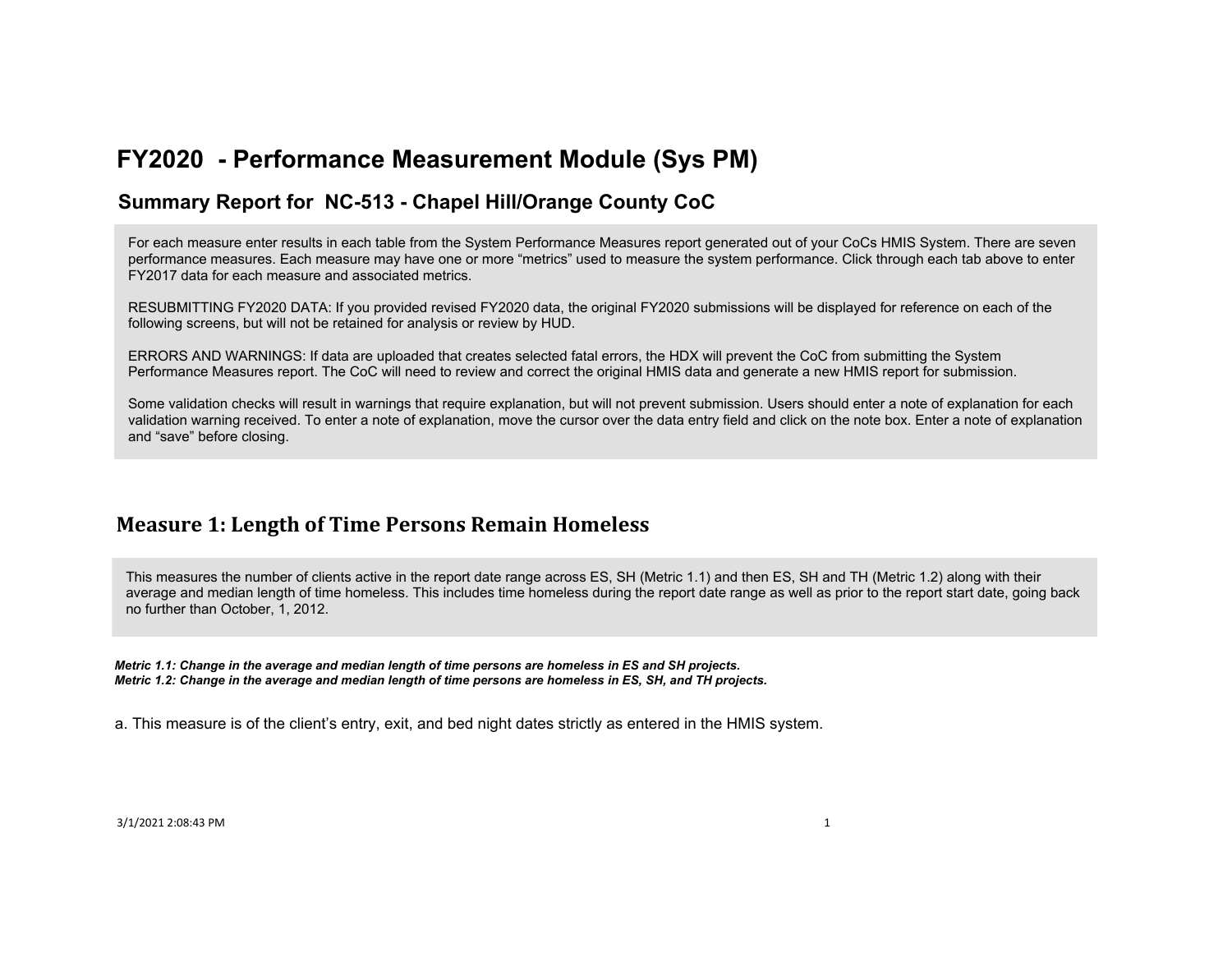|                               | <b>Universe</b><br>(Persons) |                    |         |                      | <b>Average LOT Homeless</b> | (bed nights) |                   | <b>Median LOT Homeless</b><br>(bed nights) |                    |         |                   |
|-------------------------------|------------------------------|--------------------|---------|----------------------|-----------------------------|--------------|-------------------|--------------------------------------------|--------------------|---------|-------------------|
|                               | Submitted<br>FY 2019         | Revised<br>FY 2019 | FY 2020 | Submitted<br>FY 2019 | Revised<br>FY 2019          | FY 2020      | <b>Difference</b> | Submitted<br>FY 2019                       | Revised<br>FY 2019 | FY 2020 | <b>Difference</b> |
| 1.1 Persons in ES and SH      | 173                          | 156                | 199     | 131                  | 125                         | 98           | $-27$             | 37                                         | 64                 | 25      | -39               |
| 1.2 Persons in ES, SH, and TH | 270                          | 258                | 298     | 213                  | 231                         | 197          | $-34$             | 97                                         | 121                | 91      | $-30$             |

b. This measure is based on data element 3.17.

This measure includes data from each client's Living Situation (Data Standards element 3.917) response as well as time spent in permanent housing projects between Project Start and Housing Move-In. This information is added to the client's entry date, effectively extending the client's entry date backward in time. This "adjusted entry date" is then used in the calculations just as if it were the client's actual entry date.

 The construction of this measure changed, per HUD's specifications, between FY 2016 and FY 2017. HUD is aware that this may impact the change between these two years.

|                                                                                     | <b>Universe</b><br>(Persons) |                    |         |                      | <b>Average LOT Homeless</b> | (bed nights) |                   | <b>Median LOT Homeless</b><br>(bed nights) |                    |         |                   |
|-------------------------------------------------------------------------------------|------------------------------|--------------------|---------|----------------------|-----------------------------|--------------|-------------------|--------------------------------------------|--------------------|---------|-------------------|
|                                                                                     | Submitted<br>FY 2019         | Revised<br>FY 2019 | FY 2020 | Submitted<br>FY 2019 | Revised<br>FY 2019          | FY 2020      | <b>Difference</b> | Submitted<br>FY 2019                       | Revised<br>FY 2019 | FY 2020 | <b>Difference</b> |
| 1.1 Persons in ES, SH, and PH<br>(prior to "housing move in")                       | 176                          | 222                | 281     | 348                  | 536                         | 703          | 167               | 157                                        | 245                | 320     | 75                |
| 1.2 Persons in ES, SH, TH, and<br><b>PH</b> (prior to "housing move<br>$\vert$ in") | 272                          | 301                | 350     | 419                  | 567                         | 741          | 174               | 245                                        | 272                | 337     | 65                |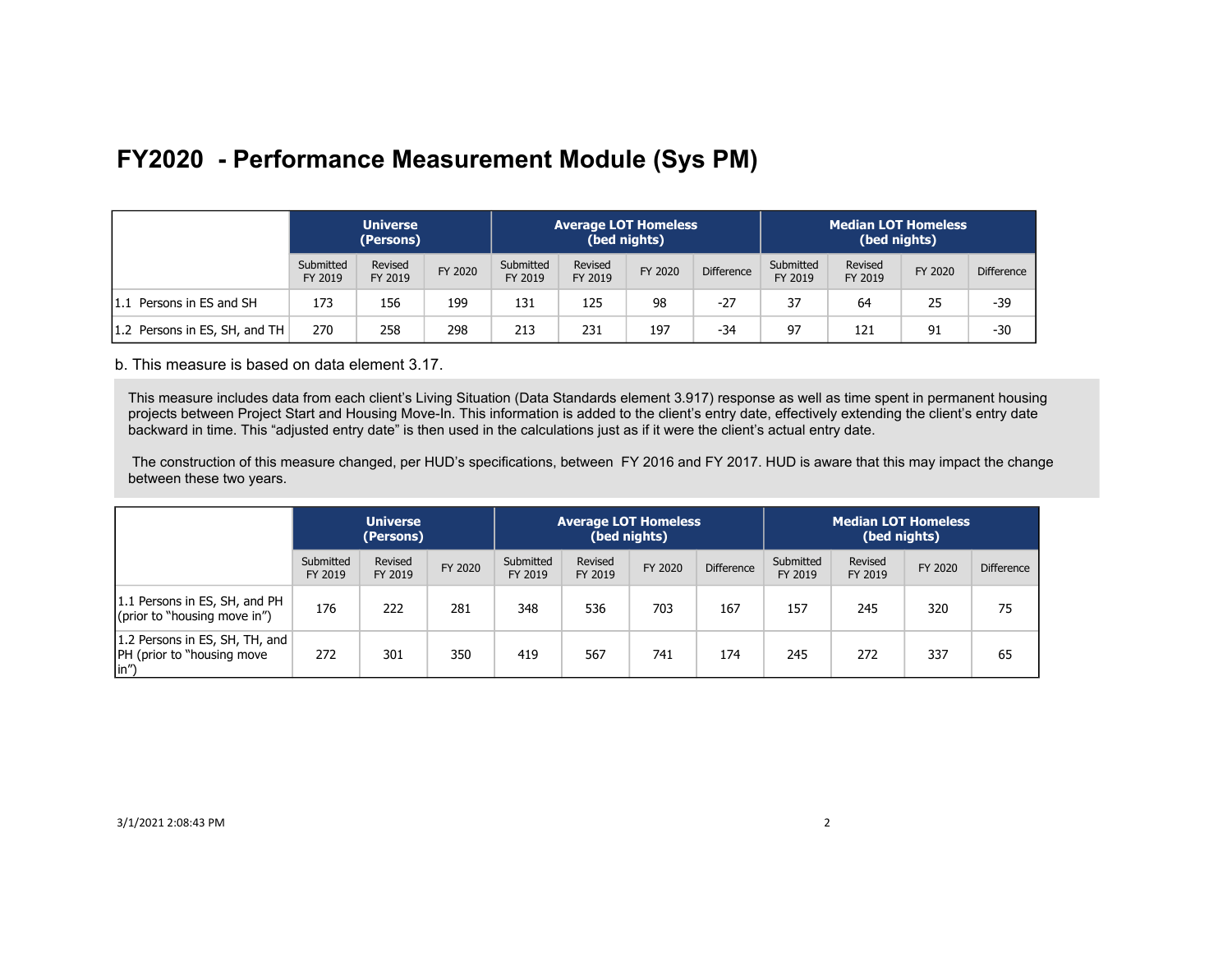## **Measure 2: The Extent to which Persons who Exit Homelessness to Permanent Housing Destinations Return to Homelessness**

This measures clients who exited SO, ES, TH, SH or PH to a permanent housing destination in the date range two years prior to the report date range.Of those clients, the measure reports on how many of them returned to homelessness as indicated in the HMIS for up to two years after their initial exit.

 After entering data, please review and confirm your entries and totals. Some HMIS reports may not list the project types in exactly the same order as they are displayed below.

|                                                |                    | Total # of Persons who<br>Exited to a Permanent   Returns to Homelessness in Less   Returns to Homelessness from 6<br>Housing Destination (2)<br>Years Prior) |                    | than 6 Months  |              |                    | to 12 Months |              | Returns to Homelessness from<br>13 to 24 Months |              | Number of Returns<br>in 2 Years |         |              |
|------------------------------------------------|--------------------|---------------------------------------------------------------------------------------------------------------------------------------------------------------|--------------------|----------------|--------------|--------------------|--------------|--------------|-------------------------------------------------|--------------|---------------------------------|---------|--------------|
|                                                | Revised<br>FY 2019 | FY 2020                                                                                                                                                       | Revised<br>FY 2019 | FY 2020        | % of Returns | Revised<br>FY 2019 | FY 2020      | % of Returns | Revised<br>FY 2019                              | FY 2020      | % of Returns                    | FY 2020 | % of Returns |
| <b>Exit was from SO</b>                        | 0                  | 0                                                                                                                                                             | 0                  | 0              |              | 0                  | 0            |              | 0                                               | 0            |                                 | 0       |              |
| Exit was from ES                               | 35                 | 36                                                                                                                                                            |                    | $\mathbf{0}$   | 0%           |                    |              | 3%           | 0                                               | 4            | 11%                             | 5       | 14%          |
| <b>Exit was from TH</b>                        | 36                 | 27                                                                                                                                                            | 7                  | 5              | 19%          | 1                  | 0            | $0\%$        | 1                                               | 3            | 11%                             | 8       | 30%          |
| <b>Exit was from SH</b>                        | 0                  | $\mathbf{0}$                                                                                                                                                  | $\mathbf{0}$       | 0              |              | 0                  | 0            |              | 0                                               | 0            |                                 | 0       |              |
| Exit was from PH                               | 29                 | 113                                                                                                                                                           | $\overline{2}$     | $\overline{2}$ | 2%           | 0                  |              | 1%           | 1                                               | $\mathbf{0}$ | 0%                              | 3       | 3%           |
| <b>TOTAL Returns to</b><br><b>Homelessness</b> | 100                | 176                                                                                                                                                           | 10                 | 7              | 4%           | 2                  | 2            | $1\%$        | 2                                               | 7            | 4%                              | 16      | 9%           |

### **Measure 3: Number of Homeless Persons**

Metric 3.1 – Change in PIT Counts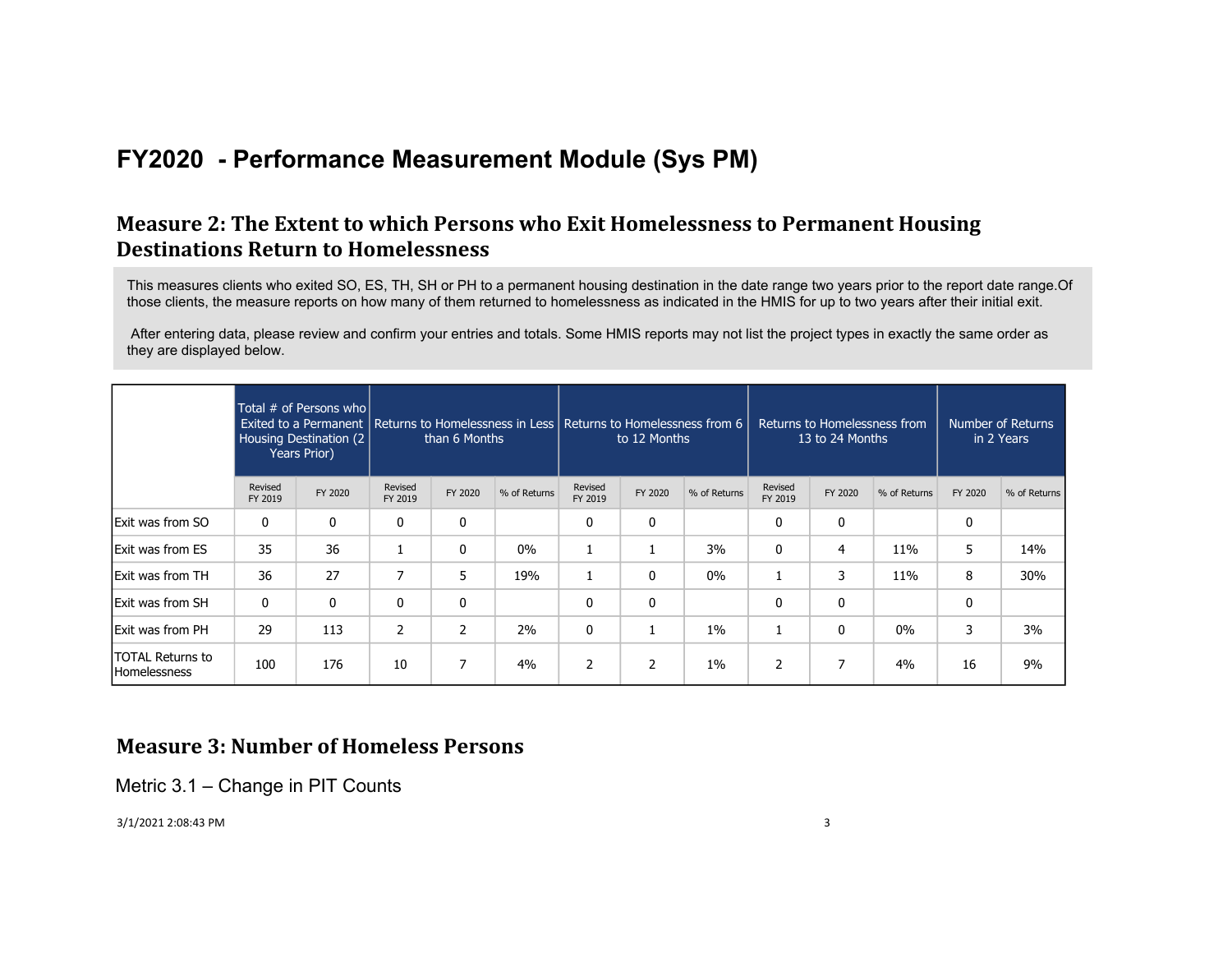This measures the change in PIT counts of sheltered and unsheltered homeless person as reported on the PIT (not from HMIS).

|                                                                | January 2019<br><b>PIT Count</b> | January 2020<br><b>PIT Count</b> | <b>Difference</b> |
|----------------------------------------------------------------|----------------------------------|----------------------------------|-------------------|
| Universe: Total PIT Count of sheltered and unsheltered persons | 131                              | 124                              |                   |
| Emergency Shelter Total                                        | 51                               | 57                               | 6                 |
| lSafe Haven Total                                              | 0                                | 0                                | 0                 |
| Transitional Housing Total                                     | 51                               | 48                               | -3                |
| <b>Total Sheltered Count</b>                                   | 102                              | 105                              |                   |
| Unsheltered Count                                              | 29                               | 19                               | -10               |

#### Metric 3.2 – Change in Annual Counts

This measures the change in annual counts of sheltered homeless persons in HMIS.

|                                                         | <b>Submitted</b><br><b>FY 2019</b> | <b>Revised</b><br><b>FY 2019</b> | <b>FY 2020</b> | <b>Difference</b> |
|---------------------------------------------------------|------------------------------------|----------------------------------|----------------|-------------------|
| Universe: Unduplicated Total sheltered homeless persons | 274                                | 280                              | 322            | 42                |
| <b>Emergency Shelter Total</b>                          | 173                                | 178                              | 222            | 44                |
| <b>Safe Haven Total</b>                                 | 0                                  | 0                                | 0              | 0                 |
| <b>Transitional Housing Total</b>                       | 118                                | 119                              | 139            | 20                |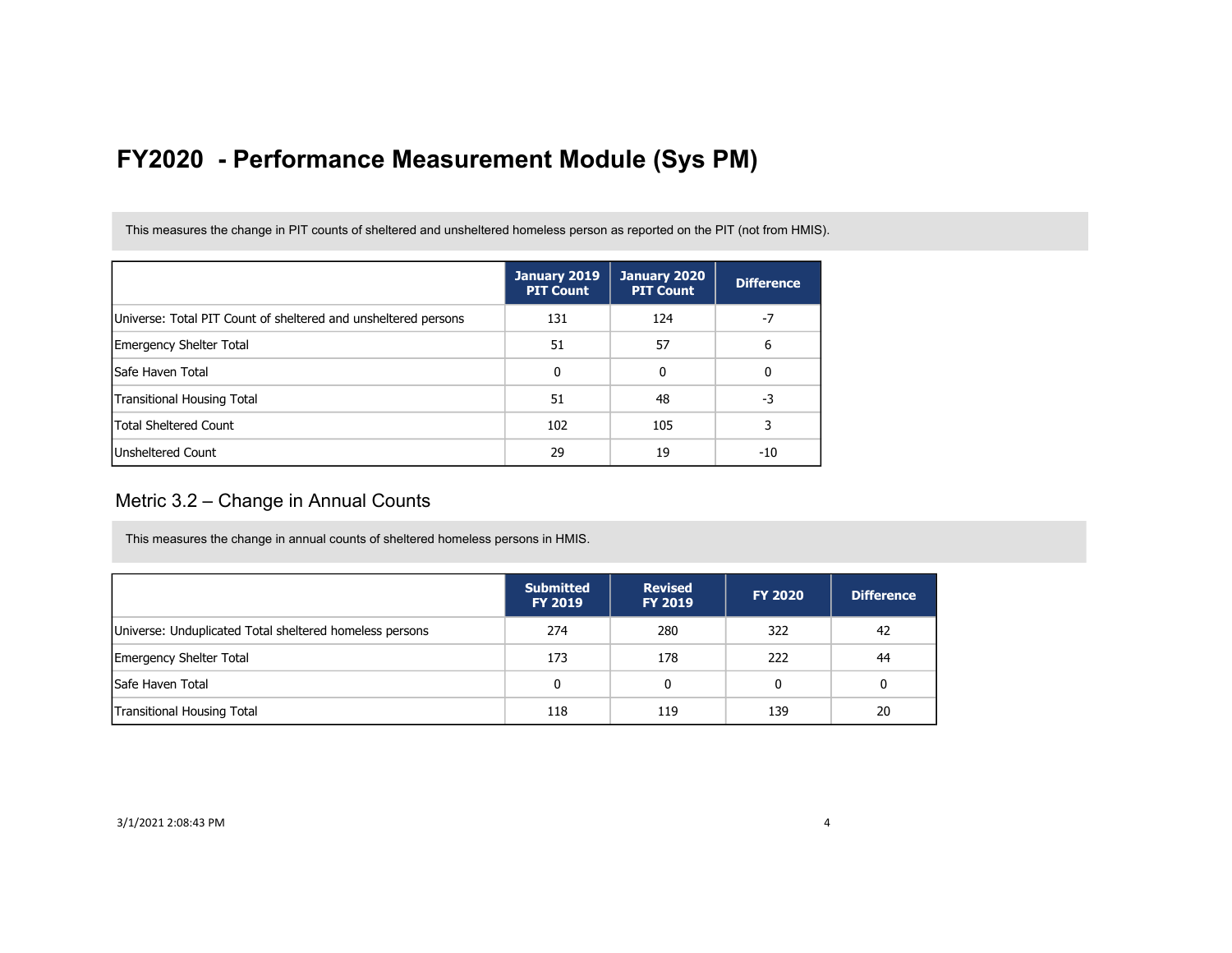## **Measure 4: Employment and Income Growth for Homeless Persons in CoC Program-funded Projects**

Metric 4.1 – Change in earned income for adult system stayers during the reporting period

|                                                  | <b>Submitted</b><br><b>FY 2019</b> | <b>Revised</b><br><b>FY 2019</b> | <b>FY 2020</b> | <b>Difference</b> |
|--------------------------------------------------|------------------------------------|----------------------------------|----------------|-------------------|
| Universe: Number of adults (system stayers)      | 55                                 | 48                               | 55             |                   |
| Number of adults with increased earned income    |                                    | 11                               | 0              | -11               |
| Percentage of adults who increased earned income | $0\%$                              | 23%                              | $0\%$          | $-23%$            |

Metric 4.2 – Change in non-employment cash income for adult system stayers during the reporting period

|                                                               | <b>Submitted</b><br><b>FY 2019</b> | <b>Revised</b><br><b>FY 2019</b> | <b>FY 2020</b> | <b>Difference</b> |
|---------------------------------------------------------------|------------------------------------|----------------------------------|----------------|-------------------|
| Universe: Number of adults (system stayers)                   | 55                                 | 48                               | 55             |                   |
| Number of adults with increased non-employment cash income    |                                    | 22                               | 10             | $-12$             |
| Percentage of adults who increased non-employment cash income | 2%                                 | 46%                              | 18%            | $-28%$            |

#### Metric 4.3 – Change in total income for adult system stayers during the reporting period

|                                                 | <b>Submitted</b><br><b>FY 2019</b> | <b>Revised</b><br><b>FY 2019</b> | <b>FY 2020</b> | <b>Difference</b> |
|-------------------------------------------------|------------------------------------|----------------------------------|----------------|-------------------|
| Universe: Number of adults (system stayers)     | 55                                 | -48                              | 55             |                   |
| Number of adults with increased total income    |                                    | -23                              | 10             | -13               |
| Percentage of adults who increased total income | 2%                                 | 48%                              | 18%            | $-30%$            |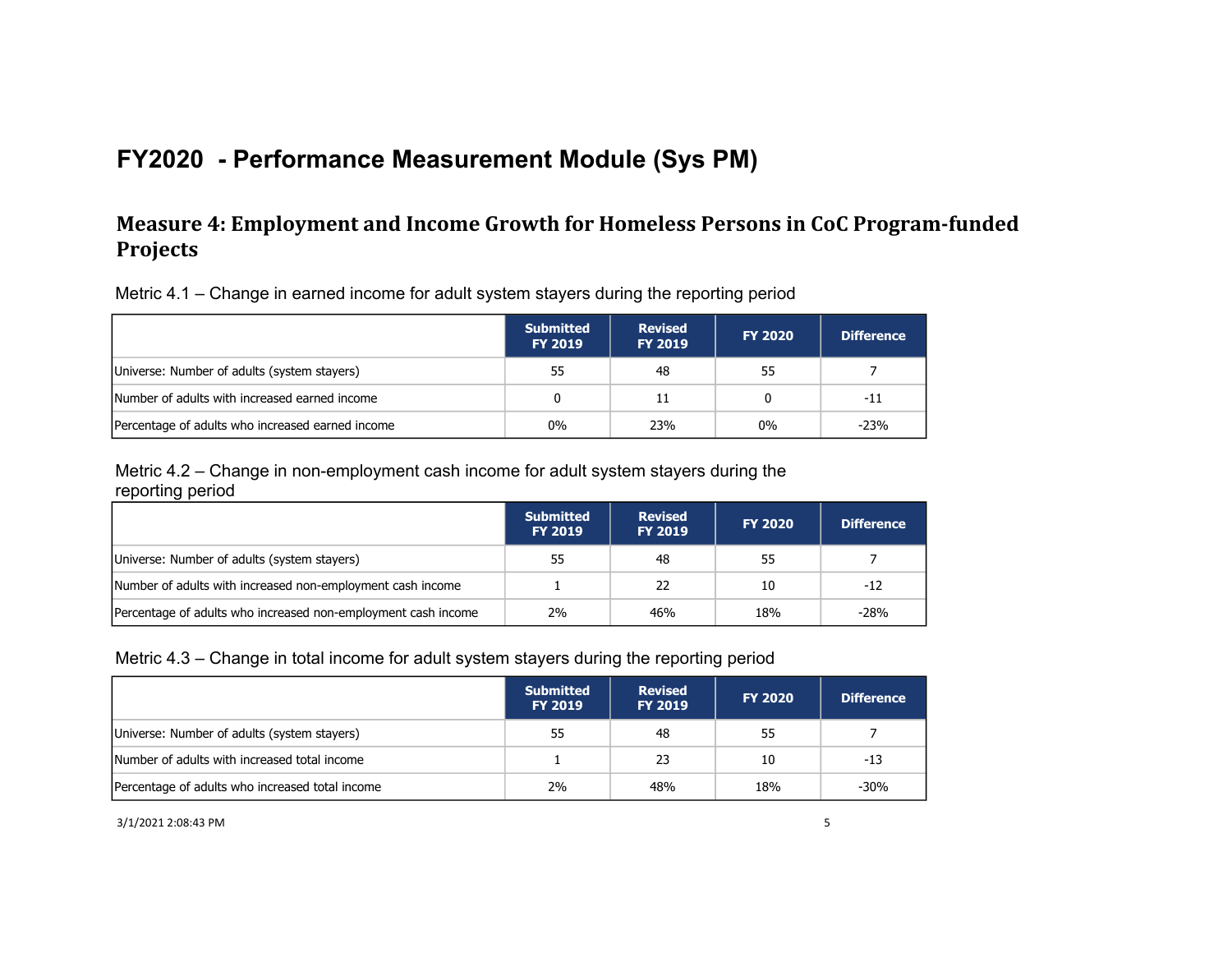| Metric 4.4 – Change in earned income for adult system leavers |  |  |  |
|---------------------------------------------------------------|--|--|--|
|                                                               |  |  |  |

|                                                          | <b>Submitted</b><br><b>FY 2019</b> | <b>Revised</b><br><b>FY 2019</b> | <b>FY 2020</b> | <b>Difference</b> |
|----------------------------------------------------------|------------------------------------|----------------------------------|----------------|-------------------|
| Universe: Number of adults who exited (system leavers)   |                                    |                                  | 10             |                   |
| Number of adults who exited with increased earned income |                                    |                                  |                |                   |
| Percentage of adults who increased earned income         | $0\%$                              | $0\%$                            | $0\%$          | $0\%$             |

#### Metric 4.5 – Change in non-employment cash income for adult system leavers

|                                                                           | <b>Submitted</b><br><b>FY 2019</b> | <b>Revised</b><br><b>FY 2019</b> | <b>FY 2020</b> | <b>Difference</b> |
|---------------------------------------------------------------------------|------------------------------------|----------------------------------|----------------|-------------------|
| Universe: Number of adults who exited (system leavers)                    |                                    |                                  | 10             |                   |
| Number of adults who exited with increased non-employment cash<br>lincome |                                    |                                  |                | -3                |
| Percentage of adults who increased non-employment cash income             | 75%                                | 63%                              | <b>20%</b>     | $-43%$            |

Metric 4.6 – Change in total income for adult system leavers

|                                                         | <b>Submitted</b><br><b>FY 2019</b> | <b>Revised</b><br><b>FY 2019</b> | <b>FY 2020</b> | <b>Difference</b> |
|---------------------------------------------------------|------------------------------------|----------------------------------|----------------|-------------------|
| Universe: Number of adults who exited (system leavers)  |                                    |                                  | 10             |                   |
| Number of adults who exited with increased total income |                                    |                                  |                | -3                |
| Percentage of adults who increased total income         | 75%                                | 63%                              | 20%            | -43%              |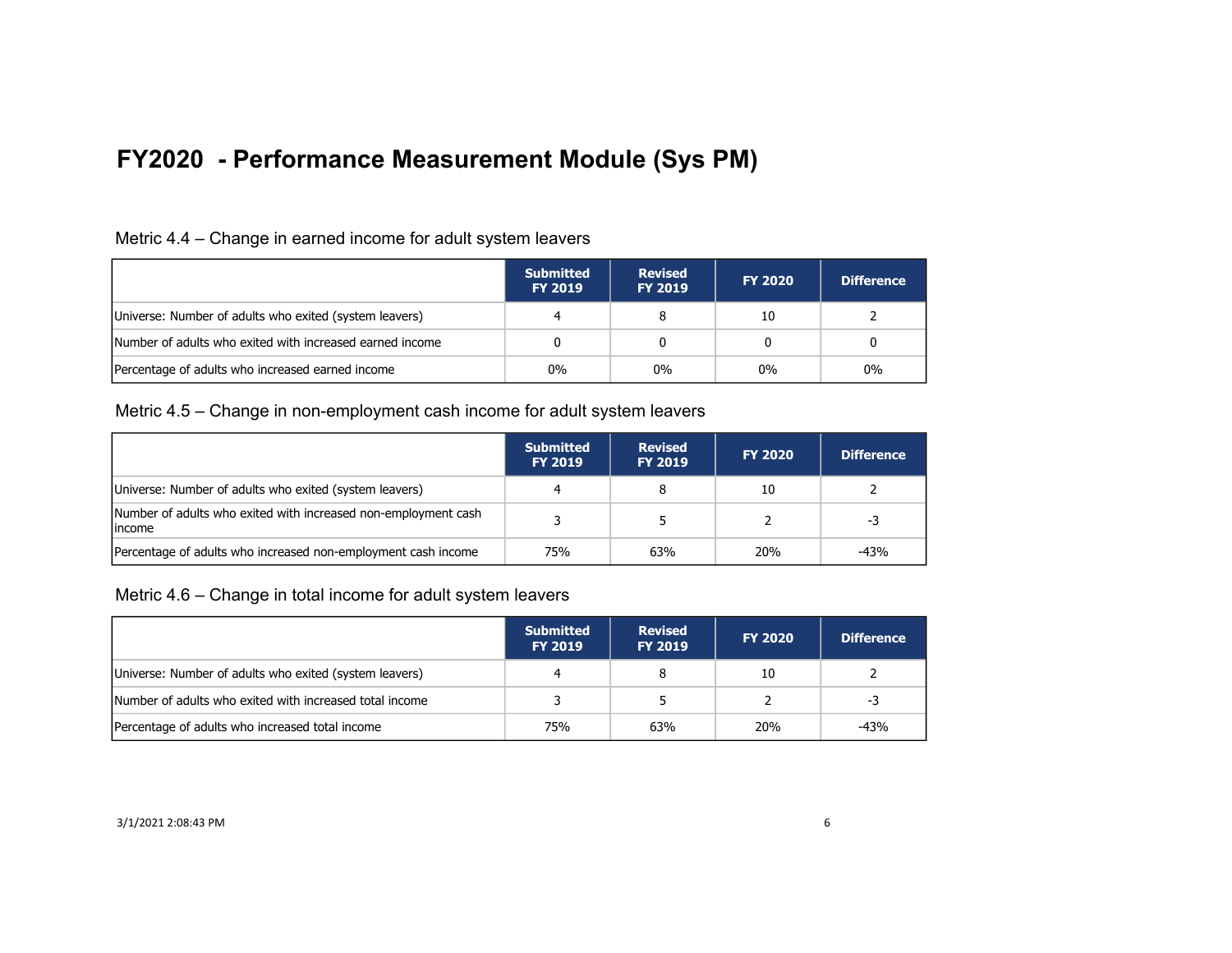## **Measure 5: Number of persons who become homeless for the 1st time**

Metric 5.1 – Change in the number of persons entering ES, SH, and TH projects with no prior enrollments in HMIS

|                                                                                                                                                                                   | <b>Submitted</b><br><b>FY 2019</b> | <b>Revised</b><br><b>FY 2019</b> | <b>FY 2020</b> | <b>Difference</b> |
|-----------------------------------------------------------------------------------------------------------------------------------------------------------------------------------|------------------------------------|----------------------------------|----------------|-------------------|
| Universe: Person with entries into ES, SH or TH during the reporting<br>period.                                                                                                   | 194                                | 200                              | 242            | 42                |
| Of persons above, count those who were in ES, SH, TH or any PH<br>within 24 months prior to their entry during the reporting year.                                                | 50                                 | 50                               | 45             | -5                |
| Of persons above, count those who did not have entries in ES, SH, TH<br>or PH in the previous 24 months. (i.e. Number of persons<br>experiencing homelessness for the first time) | 144                                | 150                              | 197            | 47                |

Metric 5.2 – Change in the number of persons entering ES, SH, TH, and PH projects with no prior enrollments in HMIS

|                                                                                                                                                                                    | <b>Submitted</b><br><b>FY 2019</b> | <b>Revised</b><br><b>FY 2019</b> | <b>FY 2020</b> | Difference |
|------------------------------------------------------------------------------------------------------------------------------------------------------------------------------------|------------------------------------|----------------------------------|----------------|------------|
| Universe: Person with entries into ES, SH, TH or PH during the<br>reporting period.                                                                                                | 212                                | 220                              | 278            | 58         |
| Of persons above, count those who were in ES, SH, TH or any PH<br>within 24 months prior to their entry during the reporting year.                                                 | 54                                 | 54                               | 58             | 4          |
| Of persons above, count those who did not have entries in ES, SH, TH<br>or PH in the previous 24 months. (i.e. Number of persons<br>experiencing homelessness for the first time.) | 158                                | 166                              | 220            | 54         |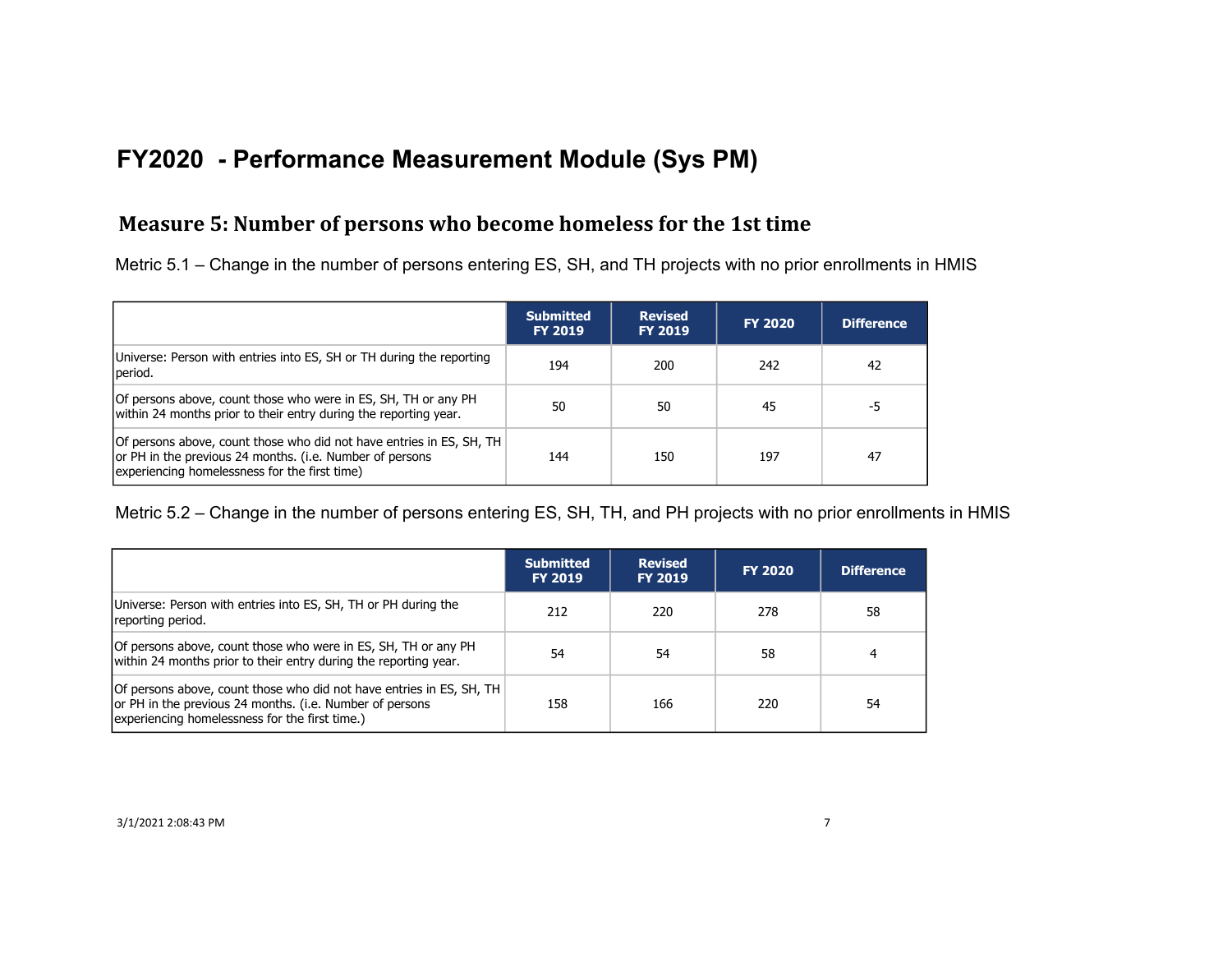Measure 6: Homeless Prevention and Housing Placement of Persons defined by category 3 of HUD's Homeless Definition in CoC Program-funded Projects

This Measure is not applicable to CoCs in FY2020 (Oct 1, 2019 - Sept 30, 2020) reporting period.

## **Measure 7: Successful Placement from Street Outreach and Successful Placement in or Retention of Permanent Housing**

Metric 7a.1 – Change in exits to permanent housing destinations

|                                                                                             | <b>Submitted</b><br><b>FY 2019</b> | <b>Revised</b><br><b>FY 2019</b> | <b>FY 2020</b> | <b>Difference</b> |
|---------------------------------------------------------------------------------------------|------------------------------------|----------------------------------|----------------|-------------------|
| Universe: Persons who exit Street Outreach                                                  |                                    |                                  |                | 0                 |
| Of persons above, those who exited to temporary & some institutional<br><b>destinations</b> |                                    |                                  |                |                   |
| Of the persons above, those who exited to permanent housing<br>destinations                 |                                    |                                  |                |                   |
| 1% Successful exits                                                                         |                                    |                                  |                |                   |

Metric 7b.1 – Change in exits to permanent housing destinations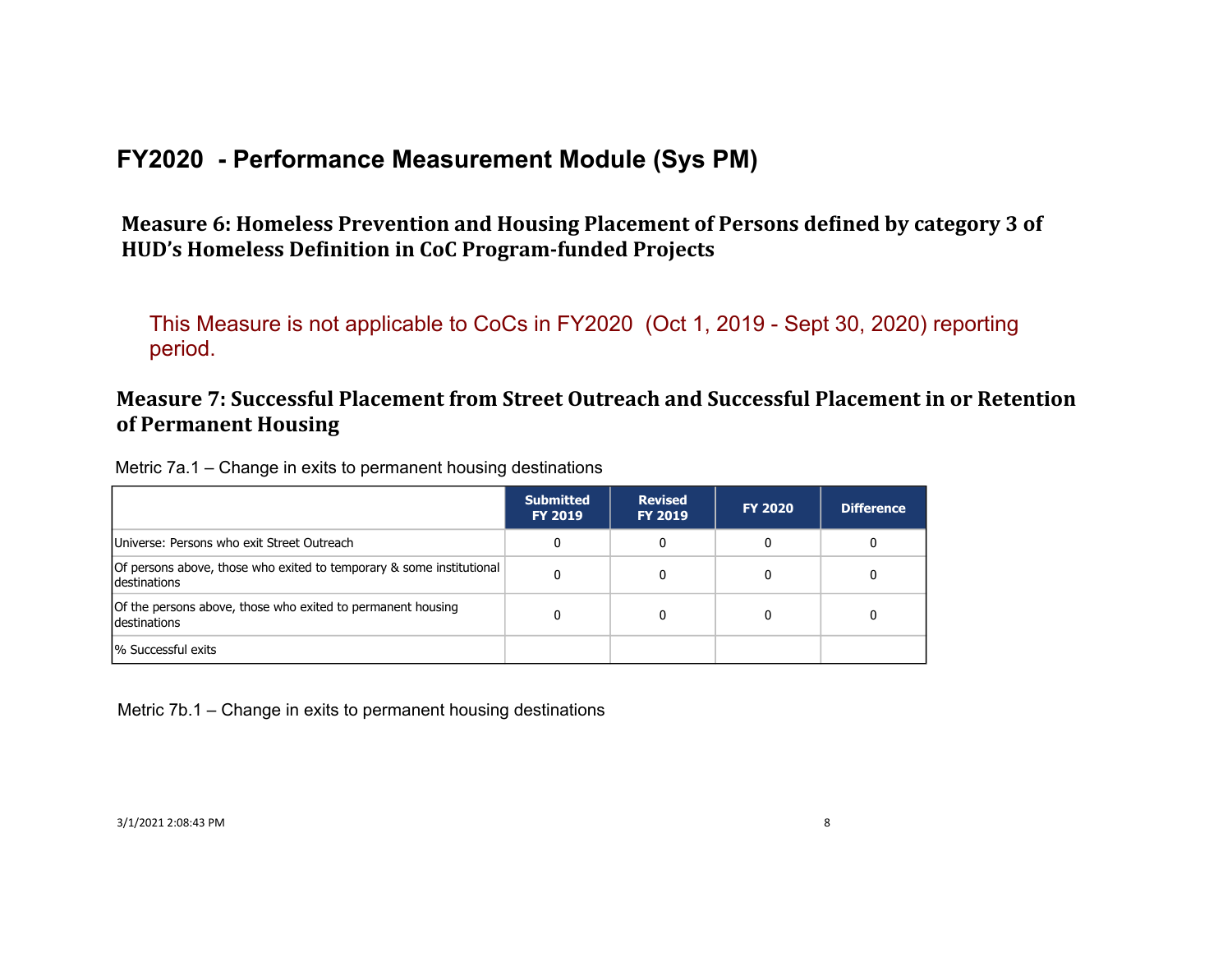|                                                                                                                                    | <b>Submitted</b><br><b>FY 2019</b> | <b>Revised</b><br><b>FY 2019</b> | <b>FY 2020</b> | <b>Difference</b> |
|------------------------------------------------------------------------------------------------------------------------------------|------------------------------------|----------------------------------|----------------|-------------------|
| Universe: Persons in ES, SH, TH and PH-RRH who exited, plus<br>persons in other PH projects who exited without moving into housing | 197                                | 200                              | 215            | 15                |
| Of the persons above, those who exited to permanent housing<br><b>Idestinations</b>                                                | 70                                 | 71                               | 49             | -22               |
| % Successful exits                                                                                                                 | 36%                                | 36%                              | 23%            | $-13%$            |

Metric 7b.2 – Change in exit to or retention of permanent housing

|                                                                                                                          | <b>Submitted</b><br><b>FY 2019</b> | <b>Revised</b><br><b>FY 2019</b> | <b>FY 2020</b> | Difference |
|--------------------------------------------------------------------------------------------------------------------------|------------------------------------|----------------------------------|----------------|------------|
| Universe: Persons in all PH projects except PH-RRH                                                                       |                                    | 56                               | 55             | -1         |
| Of persons above, those who remained in applicable PH projects and<br>those who exited to permanent housing destinations | 51                                 | 56                               | 53             | -3         |
| % Successful exits/retention                                                                                             | 100%                               | 100%                             | 96%            | $-4%$      |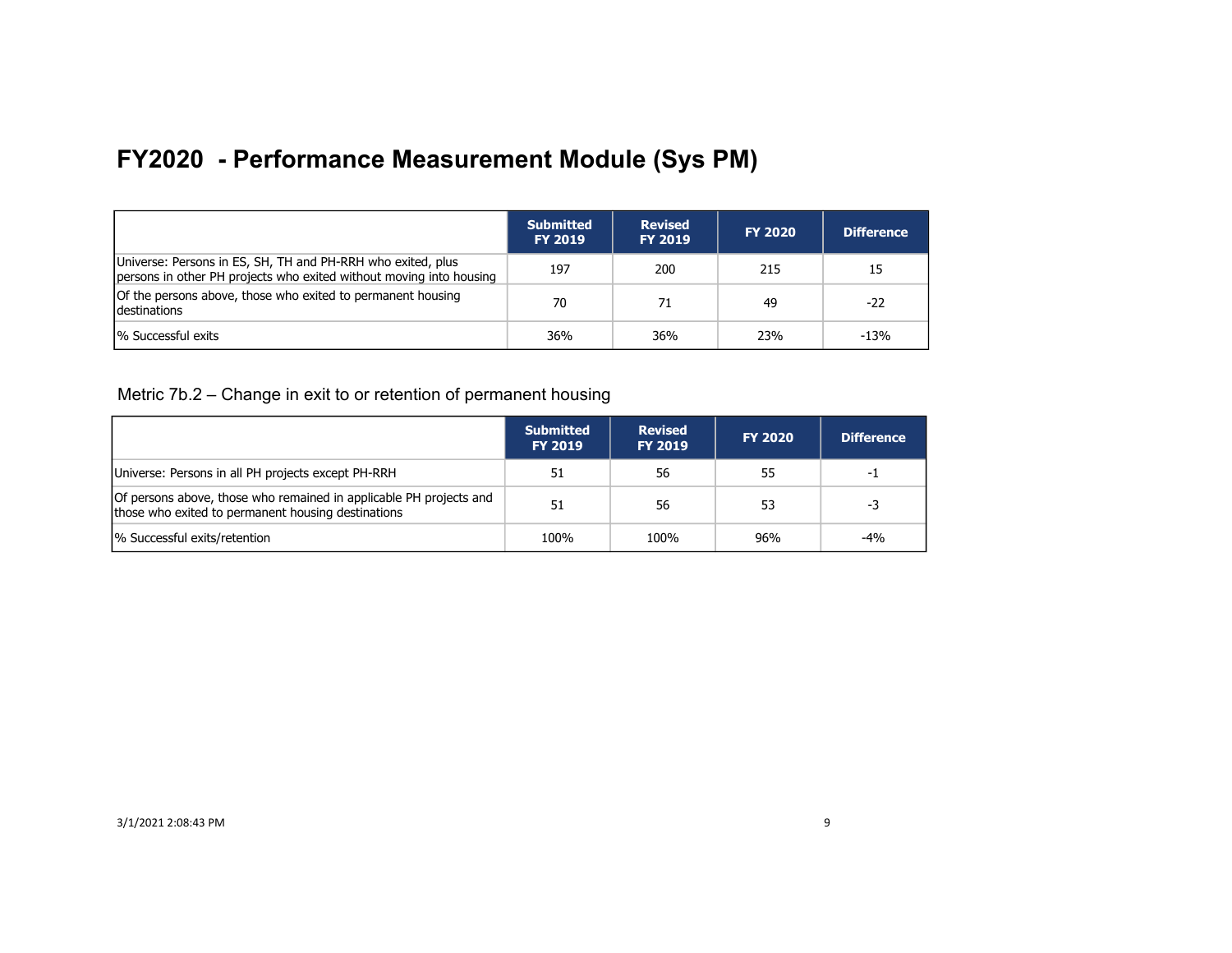## **FY2020 - SysPM Data Quality**

## **NC-513 - Chapel Hill/Orange County CoC**

This is a new tab for FY 2016 submissions only. Submission must be performed manually (data cannot be uploaded). Data coverage and quality will allow HUD to better interpret your Sys PM submissions.

Your bed coverage data has been imported from the HIC module. The remainder of the data quality points should be pulled from data quality reports made available by your vendor according to the specifications provided in the HMIS Standard Reporting Terminology Glossary. You may need to run multiple reports into order to get data for each combination of year and project type.

You may enter a note about any field if you wish to provide an explanation about your data quality results. This is not required.